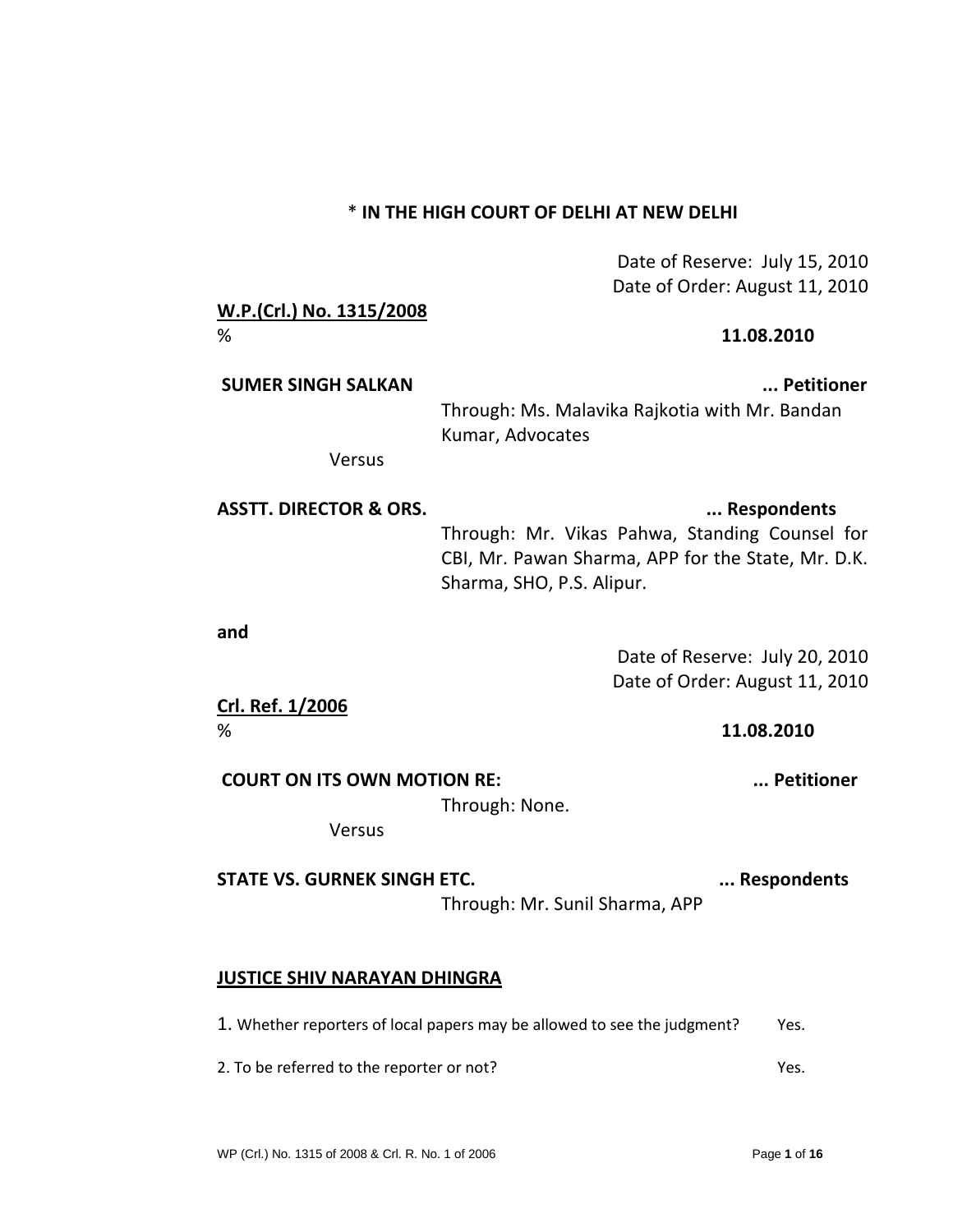3. Whether judgment should be reported in Digest? Yes.

## **JUDGMENT**

1. By the present petition the petitioner has sought recall of Look-out-Circular (LOC) and Red Corner Notice (RCN) issued by Delhi Police and Interpol against the petitioner alleging that LOC and RCN were issued in arbitrary and malafide exercise of power by the respondent.

2. The petitioner claimed that he was a Canadian citizen since January, 2004 and a person of Indian origin. He had married one Ms. Reema Salkan, daughter of Prof. R.S. Mann, on  $24<sup>th</sup>$  March, 2002 according to Hindu rites and ceremonies at Infantry Hostel, Delhi Cantonment, New Delhi. At the time of his marriage, the petitioner was living and working in Canada and he came to India on three weeks leave for the purpose of marriage. The marriage was settled with Ms Reema through matrimonial advertisement in newspaper. The facts reveal that wife of the petitioner was not able to join the petitioner in Canada, as difference arose between the parties in the very beginning. The petitioner alleged that he was compelled to withdraw the sponsorship made by him for his wife Reema in view of certain developments. A complaint against the petitioner and his parents and married sister was filed at Crime Against Women Cell (CAW Cell) under section 498-A/406 IPC making various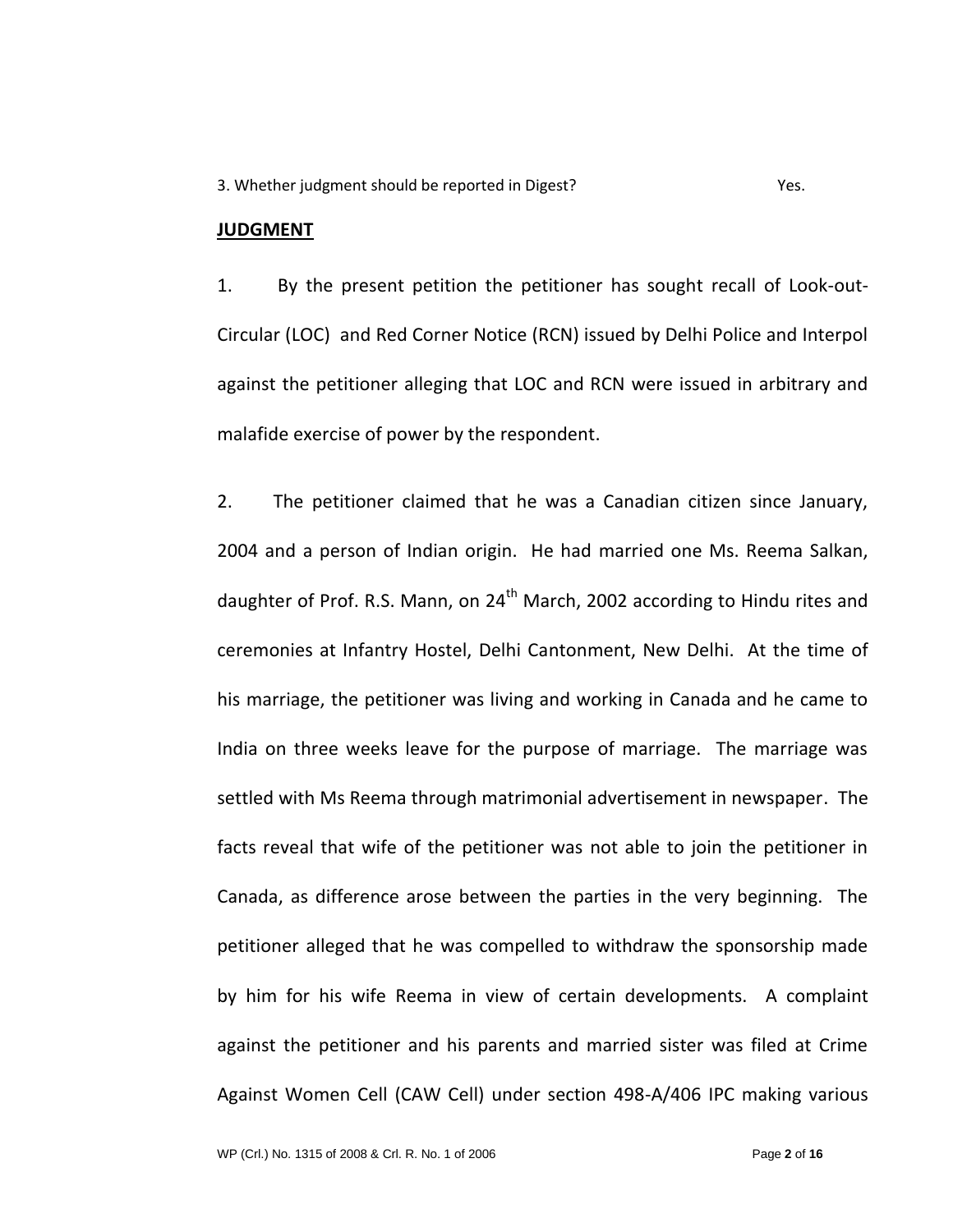allegations. Later on, an FIR was registered on  $22^{nd}$  April, 2003 on the basis of this complaint. The parents and sister of petitioner obtained anticipatory bail from the court. Since petitioner was in Canada, he could not be arrested by the police. Additional Deputy Commissioner of Police (North-West) wrote a letter dated 27<sup>th</sup> May, 2003 to Foreigners Regional Registration Office (FRRO) for opening LOC against the petitioner. This letter, annexed with the petition, shows that Addl. DCP asked RFFO to open an LOC against the petitioner at all India basis because of FIR under section 498A/406 of IPC, registered at Police Station – Alipur, Delhi. Later, a letter seems to have also been written to Interpol Wing of Central Bureau of Investigation (CBI) on 11<sup>th</sup> June, 2003 for opening and issuance of a Red Corner Notice and service of summons on the petitioner in Canada. In response to this letter, CBI wrote a letter to Dr. R.K. Bansal, Asstt. Commissioner of Police (ACP), Sub Div. Narela, Delhi dated 15<sup>th</sup> July, 2003 and informed ACP that summons had been forwarded to Indian High Commission in Canada and also informed that in order to bring the petitioner to Delhi, charge-sheet should be filed and Non-Bailable Warrants (NBWs) of arrest should be obtained against the petitioner so that extradition proceedings could be initiated. It was advised that a short self contained note be prepared and same be sent to Interpol Wing. Further documents show that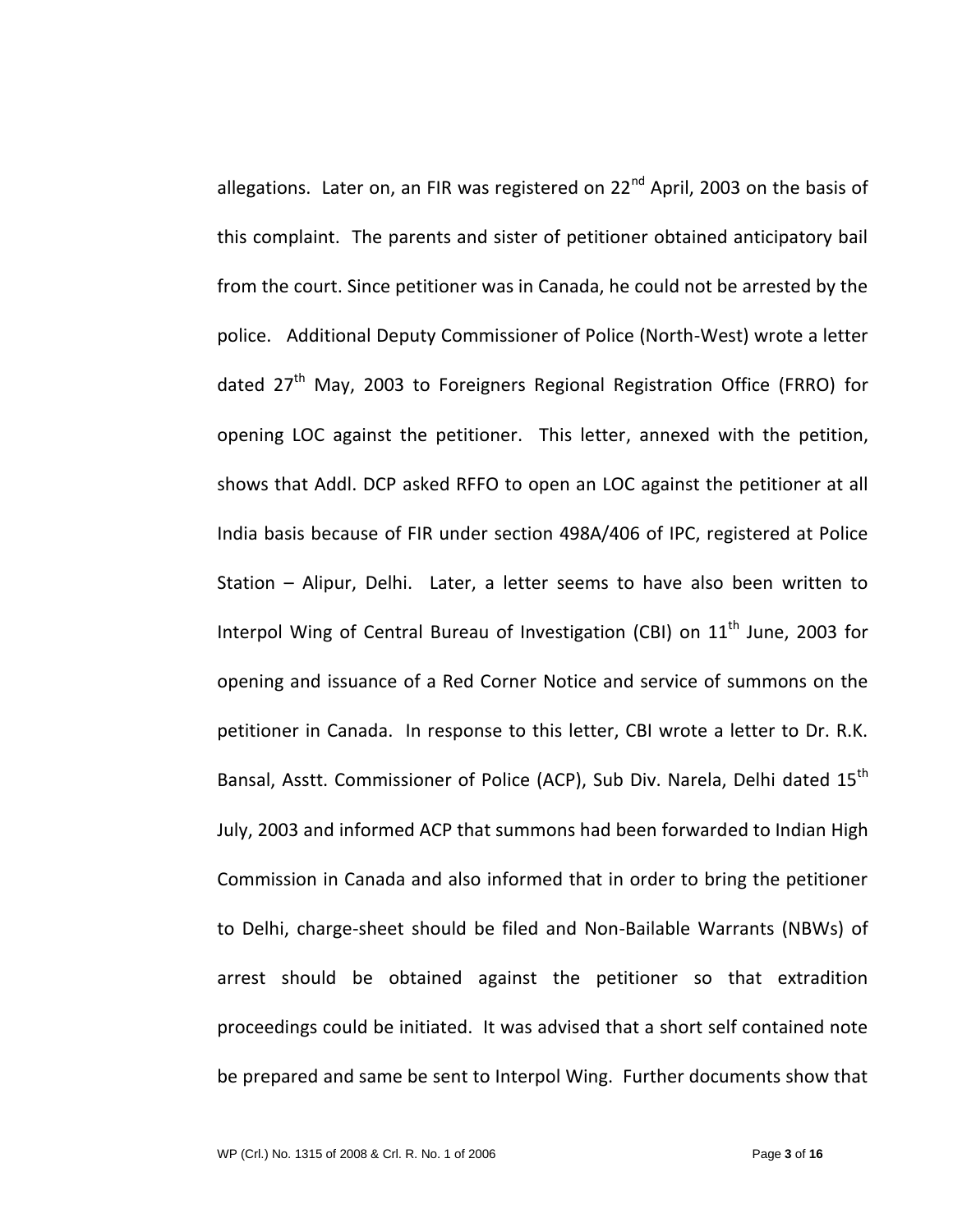the police declared the petitioner as a "Wanted" person without any process issued through the Court and opened a file No. 6/SIO/2003 (77). Asstt. Director of T.P. Section/SI Cell issued a letter to all Immigration Check Posts alerting them so that if the petitioner was detected, he should be detained and his detention should be conveyed to Shri R.S. Yadav, Addl. Deputy Commissioner of Police. This letter was sent to all States D.G.Ps, all Seaports and all Airports. A copy of RCN, issued against the petitioner, is on record. The RCN described the petitioner as "fugitive wanted for prosecution". A warning is there that the petitioner may be "dangerous" and "violent". The RCN had the photograph of the petitioner and particulars. In the particulars, the offences mentioned are section 498A, 406 and 34 of IPC and maximum possible penalty has been mentioned as '10 years' imprisonment'. (This must be an invention made by ACP, as far as IPC is concerned, the maximum punishment for offences under section 498-A & 406 of IPC is up to three years imprisonment.)

3. A notice of the petition was served upon the respondent and a status report was filed by SHO, P.S. Alipur, Delhi. In the status report it has been stated that after registration of FIR, investigation was taken up and sister and parents of the petitioner were granted anticipatory bail, so they were formally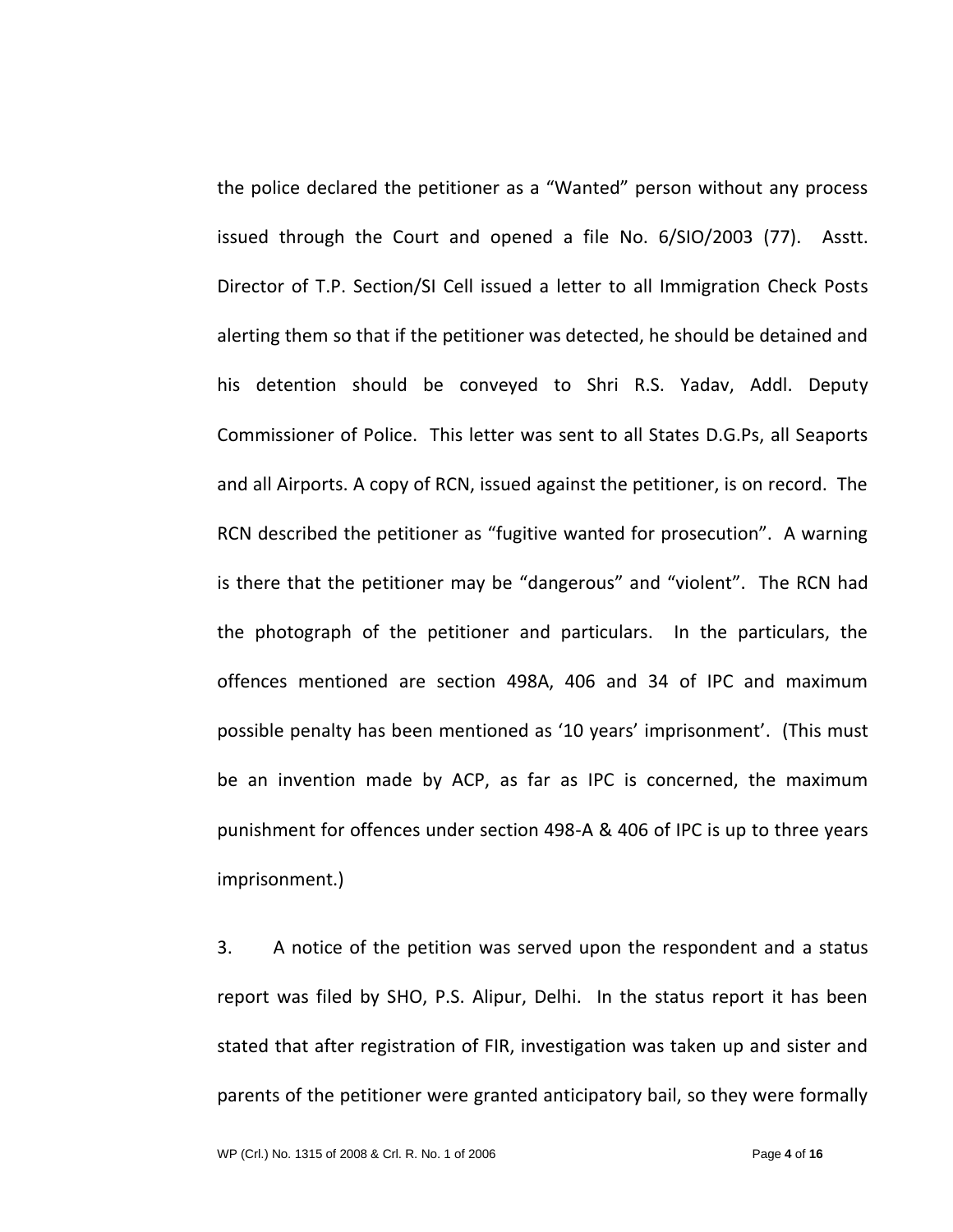arrested. Since the petitioner was at Canada, he could not be arrested and LOC was got opened against him and also RCN was got issued against him, but the petitioner did not join investigation. A charge-sheet was filed against the petitioner, his parents and his sister; in which the petitioner's name was kept in column 2. It is submitted that LOC and RCN were got issued against the petitioner during investigation as there was sufficient evidence to show complicity of the petitioner in commission of crime. The NBWs were issued against the petitioner by the Court of learned Metropolitan Magistrate through Ministry of Home Affairs and the date fixed before the Court was 15<sup>th</sup> April, 2009.

4. The RCN, was widely published and also placed on internet. It shows that the petitioner was involved in crime of kidnapping including crime against life and health. It is submitted by CBI that family related crimes are classified in the category of 'kidnapping' and that is why Interpol's public website showed the crime of petitioner as 'kidnapping'. However, on a protest of petitioner, the offence of kidnapping was deleted from 'RCN'.

5. This court also received a reference from ACMM, Patiala House Court regarding guidelines for issuance of LOC and for closure of LOCs. Response of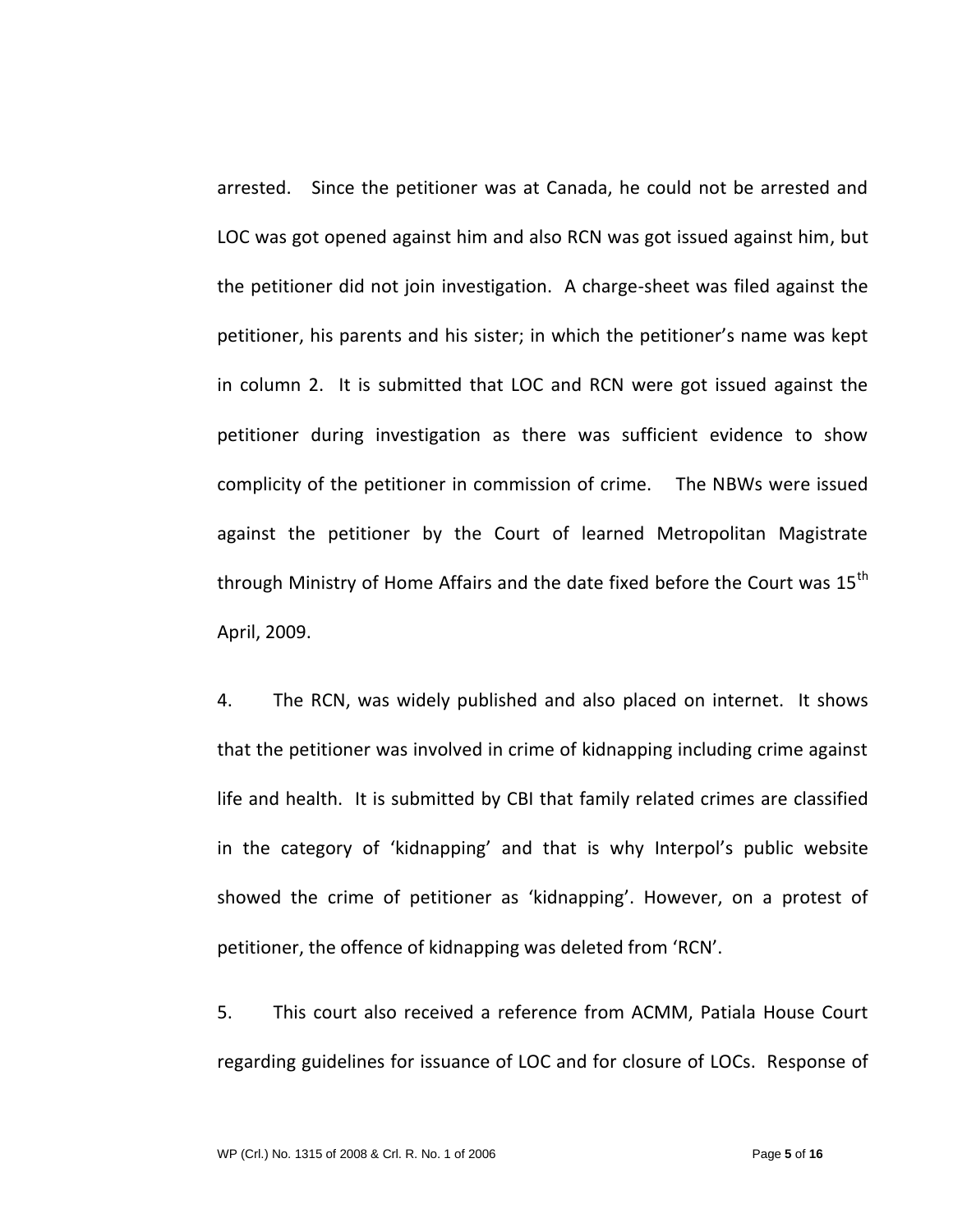the State/UOI was sought on this reference. In its response, it is stated by UOI that there was no legal definition of LOC. However, LOC was interpreted as a communication received from an authorized government agency with reference to a person who is wanted by that agency for fulfillment of a legal requirement, to secure arrest of a person evading arrest, to nab a Proclaimed Offenders so as to facilitate court proceedings by securing presence of under trials. It is stated that statutory backing for issuance of LOC can be placed to Passport Act, 1967, sections 10A and 10B. Section 10A gives power to a designated officer to suspend passport or render a travel document invalid for a period of 4 weeks and section 10B provides that every intimation given by the Central Government or the designated officer, to any immigration authority at an airport or any other point of embarkation or immigration, restricting or in any manner prohibiting the departure from India or any holder of the Passport or travel document. The other statutory provision relied upon is Section 41 of Cr. P.C. which requires police to arrest any person without warrants. The LOC's are issued at the behest of different agencies in accordance with Ministry of Home Affairs' Circular No. 15022/13/78-F.1 dated 5<sup>th</sup> September, 1979, either to monitor the arrival/ departure of foreigners and Indians or to restrict arrival/departure of foreigners or Indians. It is stated that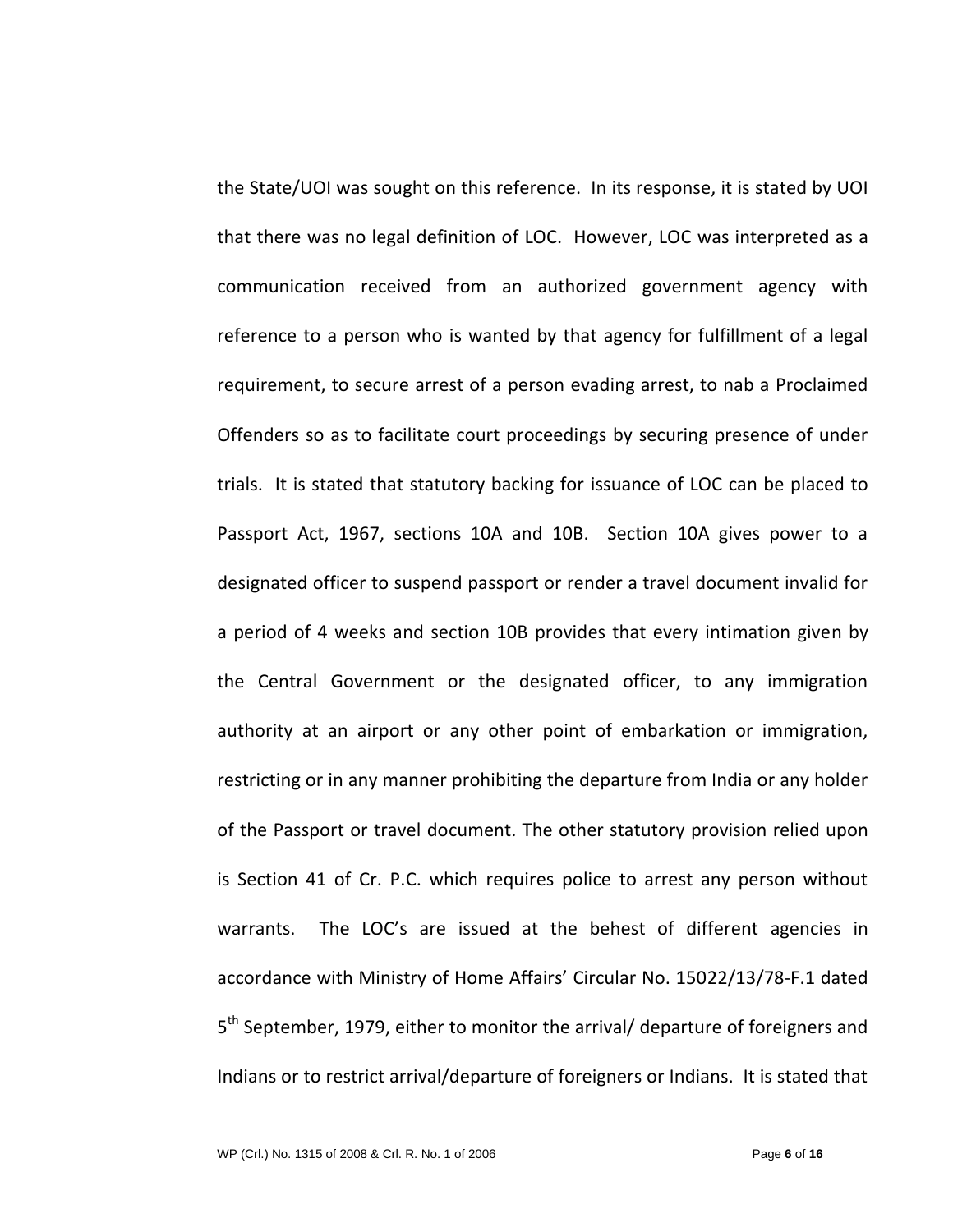LOCs are based on the originator's request to send communication to various immigrations, check posts on the basis of substantive/ procedural laws in respect of persons wanted in some cases. It is admitted that Ministry of Home Affairs' office memorandum No. 15022/20/98-F.IV dated 27<sup>th</sup> December, 2000 requires that a request for opening of LOC must be issued with an approval of officer not below the rank of Deputy Secretary to the Govt. of India/ Joint Secretary in the State Government/ Concerned Supdt. of Police at district level and action on the LOC is to be taken in accordance with the directions of the originator. LOC was a part of investigation technique.

6. A perusal of Interpol documents regarding issuance of RCN would show that the RCN / 'wanted notice' are published in respect of offender wanted at international level and it requires that the subject may be arrested in certain country with a view to extradite him to the country where he is wanted and following conditions are to be fulfilled:

- The person against whom the notice is to be published has committed an offence against ordinary criminal law.
- The offence is an "extraditable offence" under the Indian Extradition Act, 1962.
- A warrant of arrest has been issued for his/her arrest.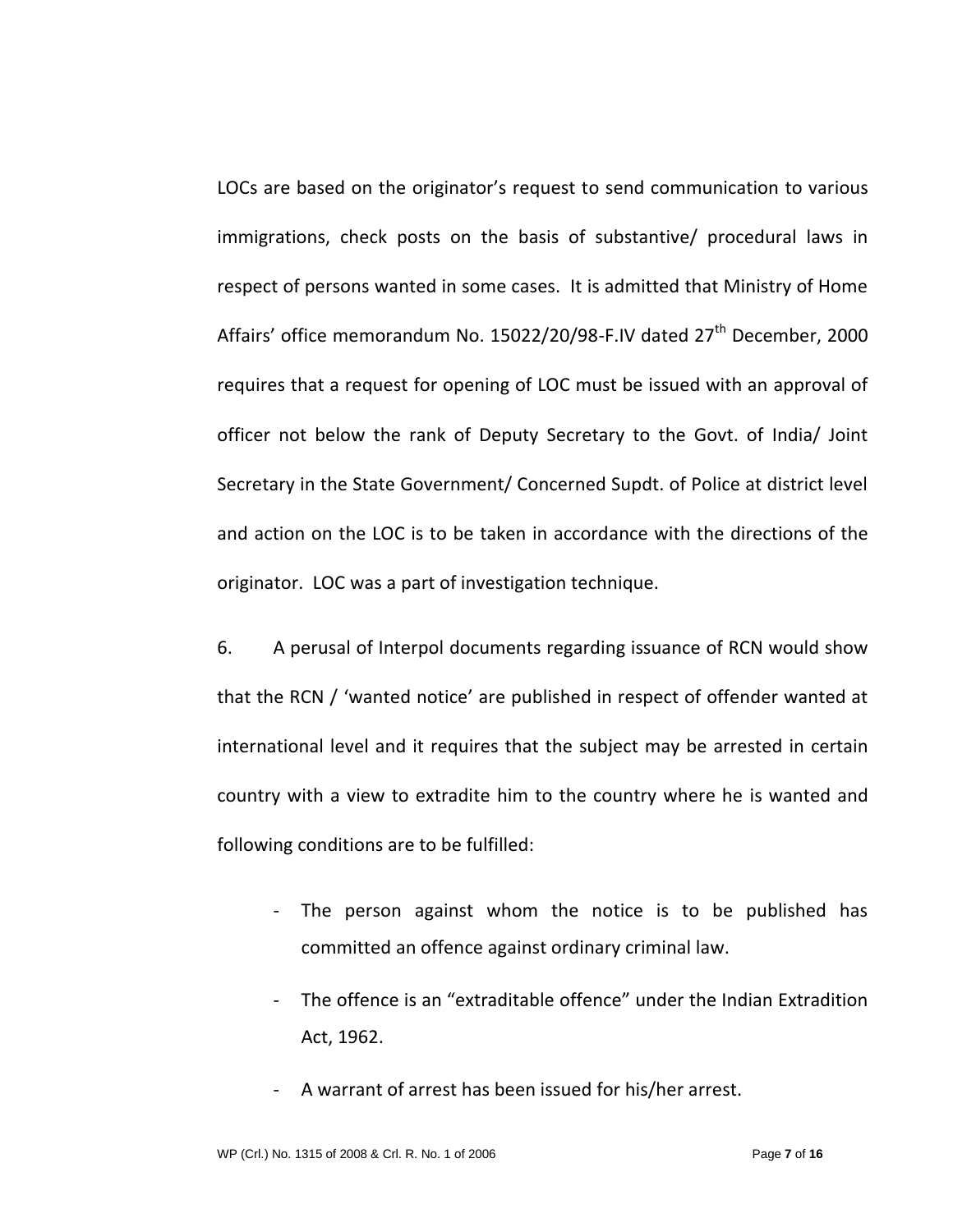- Extradition will be requested, at least from certain countries.

7. It is apparent that the offence for which an RCN can be issued must be extraditable offence in the country where the offence is originated and in the country where person is located and a warrant of arrest against the person had been issued.

8. In the present case, petitioner's address in Canada was well known to the police as well as to the complainant. No effort was made by the police to initiate extradition proceedings against the petitioner from Canada to Delhi despite the fact that even according to police; the petitioner is wanted since 2003. The information given in RCN is that the petitioner emotionally tortured his wife while his family physically tortured his wife. The RCN requirements provide that the request has to be made to the country if the country is linked by Bilateral Extradition Treaty or by any other Convention or Treaty containing provision of Extradition Treaty.

9. In another case where LOC was issued at the behest of National Commission of Women (NCW) titled as *Vikram Sharma & Ors Vs. Union of India & Ors.*, decided on 26<sup>th</sup> July, 2010, High Court observed as under:

> *"8. As regards the procedure for opening an LOC, reference is made to the MHA circulated dated 5th*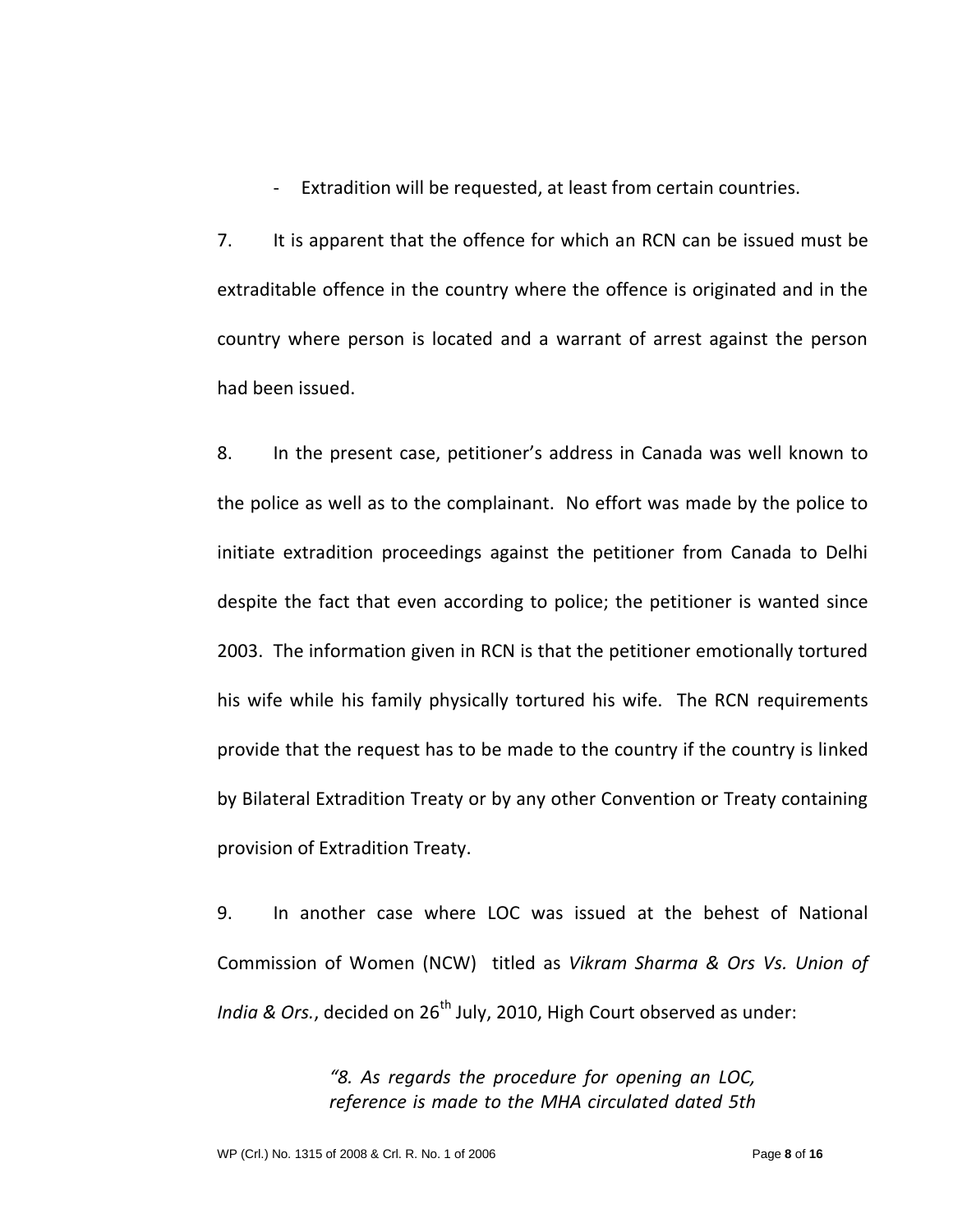*September 1979. It is stated that: "Courts also open LOCs on various legal matters. LOCs are based on the originator"s request who sent the communication to various immigrations check posts on the basis of substantive/procedural laws viz IPC, Cr.P.C., Custom Act, Income Tax Act, NDPS Act, etc. All these communications are related to accused/suspected persons wanted in some cases. Besides, different courts also issue these communications in the form of LOCs including LOCs against those person who evade their presence in the Court of law during the course of judicial trial."* 

*9. It is further clear from the reply that in terms of a subsequent O.M. dated 27th December 2000 there is a specific proforma in which a request must be made for opening of an LOC and this should be issued "with the approval of an officer not below the rank of Deputy Secretary to the Government of India/Joint Secretary in the State Government/Concerned Superintendent of Police at district level." A copy of the Office Memorandum dated 27th December 2000 enclosing proforma for request for opening an LOC has also been enclosed.* 

*16. The question now is only for consequential relief that should be granted. The power to suspend, even temporarily, a passport of a citizen, the power to issue an LOC, the power to "off-load" a passenger and prevent him or her from travelling are all extraordinary powers, vested in the criminal law enforcement agencies by the statutory law. These are powers that are required under the law, to be exercised with caution and only by the authorities who are empowered by law to do so and then again only for valid reasons. Recently, in Suresh Nanda v. Union of India 2010 IV AD (Del) 53, this Court, after referring to the judgment of the Supreme Court in*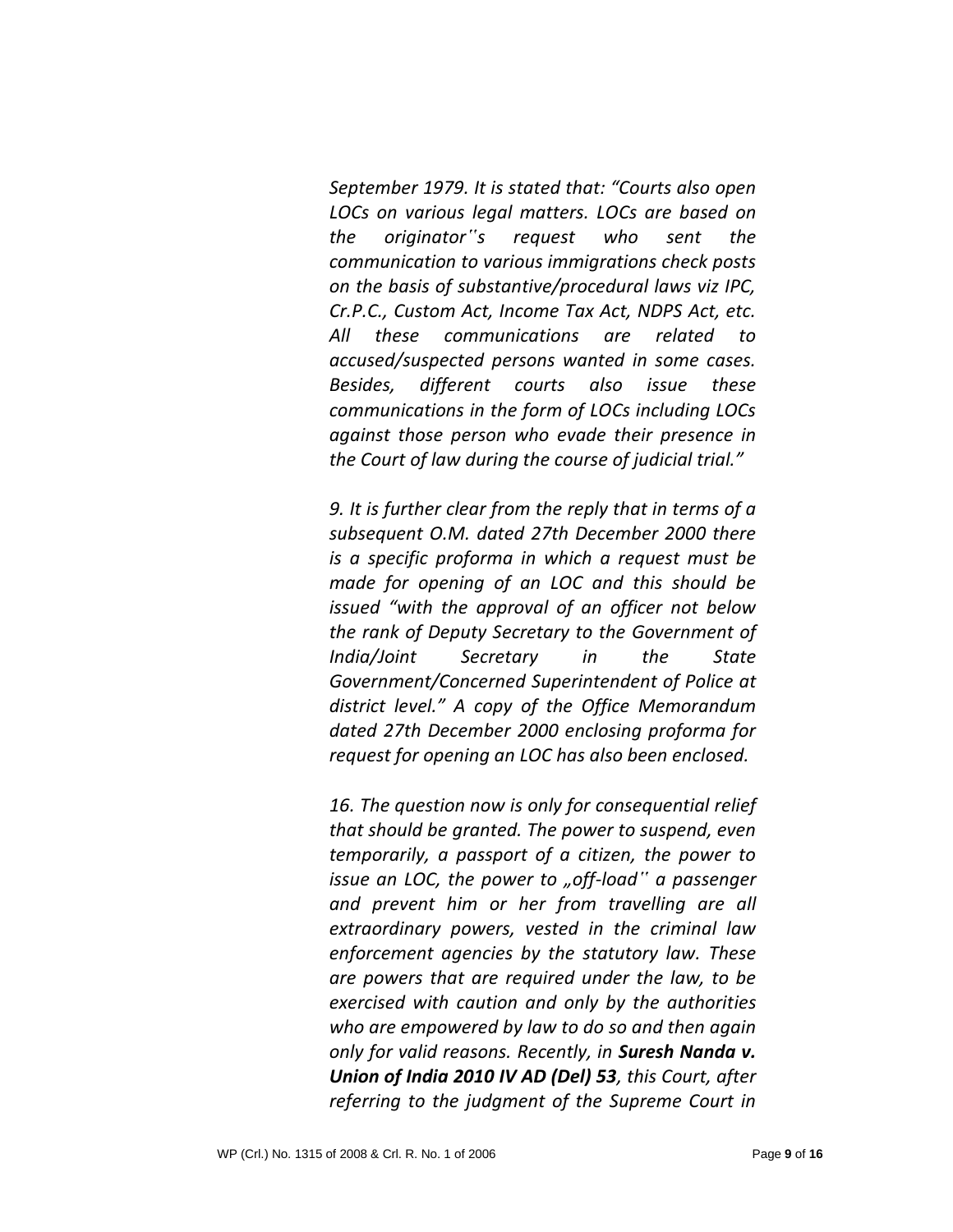*Maneka Gandhi v. Union of India (1978) 1 SCC 248, observed: "35. …There has to be application of mind by the authority to the relevant factors that would enable it to come to the conclusion that the impounding of the passport is in the interests of the general public. And then again, in the context of the criminal case which is still under investigation, this cannot be an opinion formed at one point in time. The public interest element will vary depending on the stage of the investigation. It cannot be said that as long as the investigation is not complete, it is not in public interest to release a passport. That would be giving too wide a power to the authority."* 

*17. In Bhim Singh v. State of J&K (1985) 4 SCC 677, a member of the Jammu & Kashmir Legislate Assembly was detained by the Police while on his way to attend a session of the assembly. By the time the petition filed by him challenging his detention was heard, he had already been released. Nevertheless, the Supreme Court examined the case and concluded that his detention was unlawful. It then proceeded to award him compensation after observing:* 

> "Custodians of law and order should not become depredators of civil liberties. Their duty is to protect and not to abduct. However the two police officers, the one who arrested him and the one who obtained the orders of remand, are but minions, in the lower rungs of the ladder. We do not have the slightest doubt that the responsibility lies elsewhere and with the higher echelons of the Government of Jammu and Kashmir but it is not possible to say precisely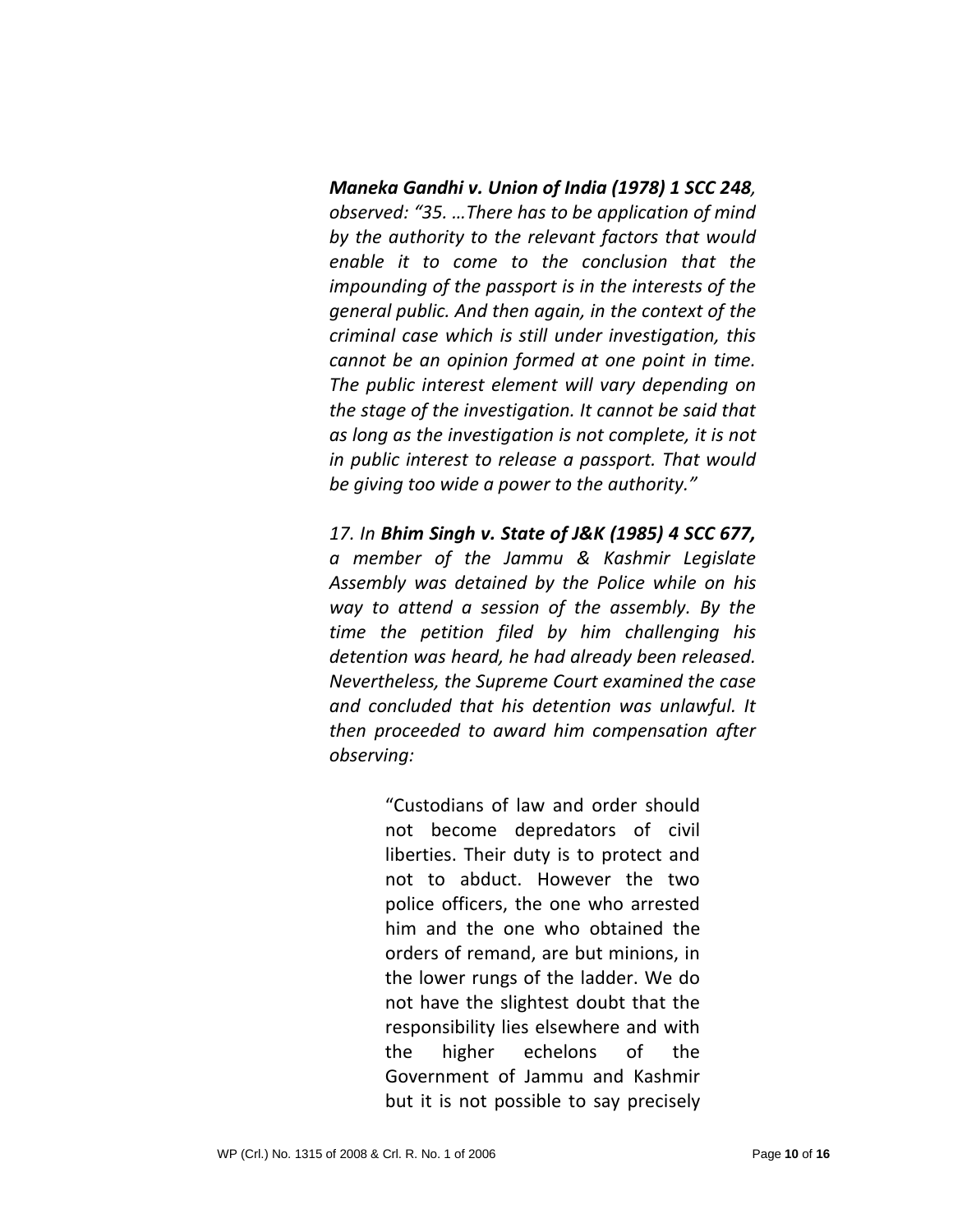where and with whom, on the material now before us. We have no doubt that the constitutional rights of Shri Bhim Singh were violated with impunity. Since he is now not in detention, there is no need to make any order to set him at liberty, but suitably and adequately compensated, he must be. That we have the right to award monetary compensation by way of exemplary costs or otherwise is now established by the decisions of this court in Rudul Sah v. State of Bihar (1983) 3 SCR 508 and Sebestian M. Hongray v. Union of India AIR 1984 SC 1026. When a person comes to us with the complaint that he has been arrested and imprisoned with mischievous or malicious intent and that his constitutional and legal rights were invaded, the mischief or malice and the invasion may not be washed away or wished away by his being set free. In appropriate cases we have the jurisdiction to compensate the victim by awarding suitable monetary compensation. We consider this an appropriate case."

This High Court concerning the issuance of LOC in *Vikram Sharma* 

(Supra) gave following directions :

*"19. Mr. Nanda, learned counsel appearing for Respondent No. 1 submitted that in order to ensure that such incidents do not recur, this Court should direct that further instructions/circulars should be*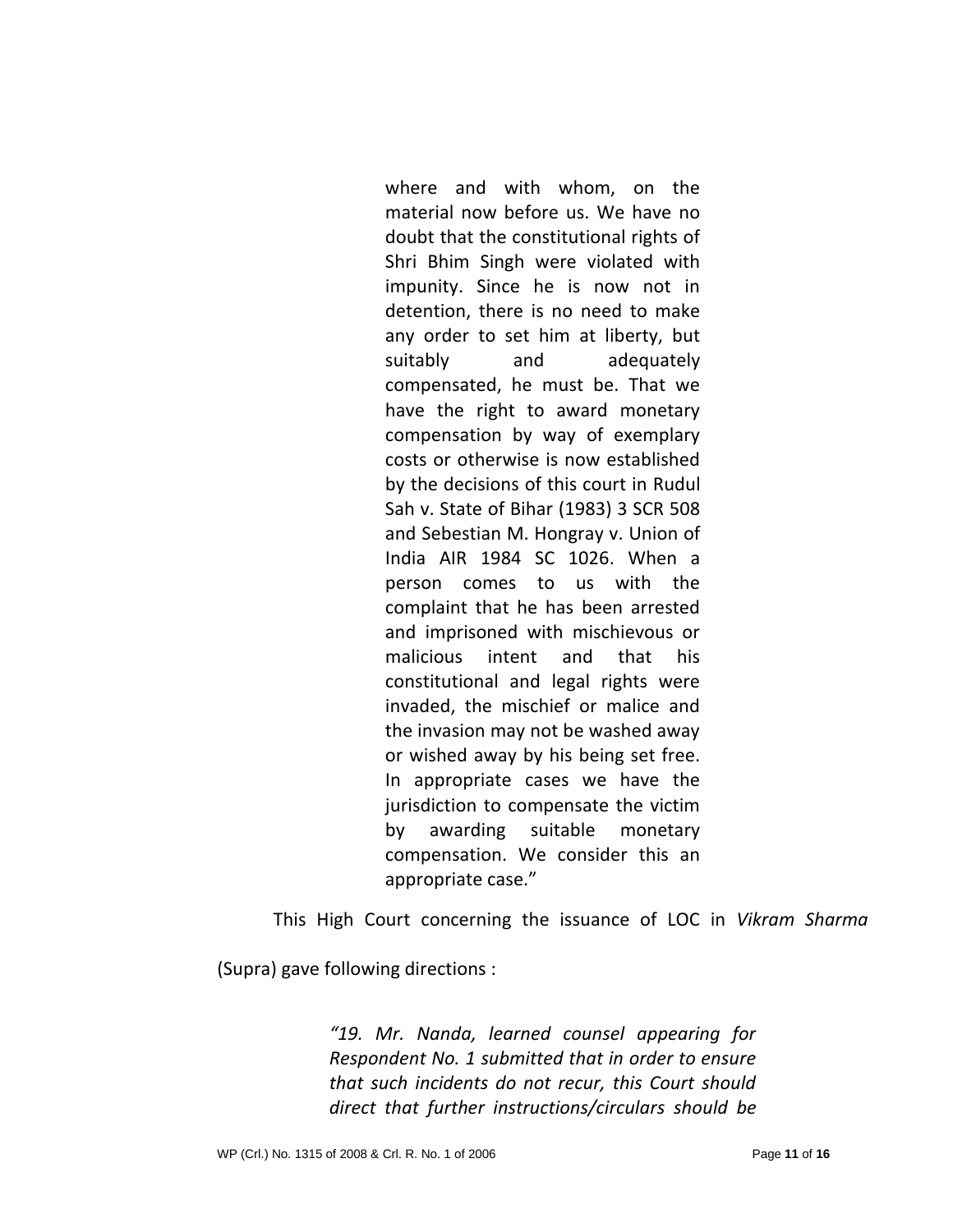*issued clarifying the correct legal position. This Court finds that there are a large number of statutory commissions at the level of the Centre and the States which perform judicial functions and are vested with, for the purpose of conducting inquiries upon receiving complaints, the powers of a civil court. These include the National Human Rights Commission ("NHRC"), the NCW, the National Commission for Protection of Children"s Rights. These statutory bodies, however, have not been vested with the powers of a criminal court and do not have powers to enforce criminal law. It is for the Government of India to take a policy decision on whether it wants to vest such statutory tribunal/commissions with criminal law enforcement powers. Since as of today, they have no such power, it is imperative that the MHA should issue further clarificatory circulars or office memoranda clearly stating that the request for issuance of LOCs cannot "emanate* " *from statutory bodies like the NCW. If at all, such bodies should bring the necessary facts to the notice of law enforcement agencies like the police, which will then make the request for issuance of an LOC upon an assessment of the situation, and strictly in terms of the procedure outlined for the purpose. This clarification will be issued by the MHA, in consultation with the other concerned agencies, including representatives of the statutory bodies referred to, within a period of 12 weeks from today.* 

10. In the present case, the LOC was issued against the petitioner soon after the registration of FIR. It is alleged by the petitioner that LOC was issued in view of the fact that complainant's close relative was an IPS officer. This allegation of the petitioner finds support from the fact that the punishment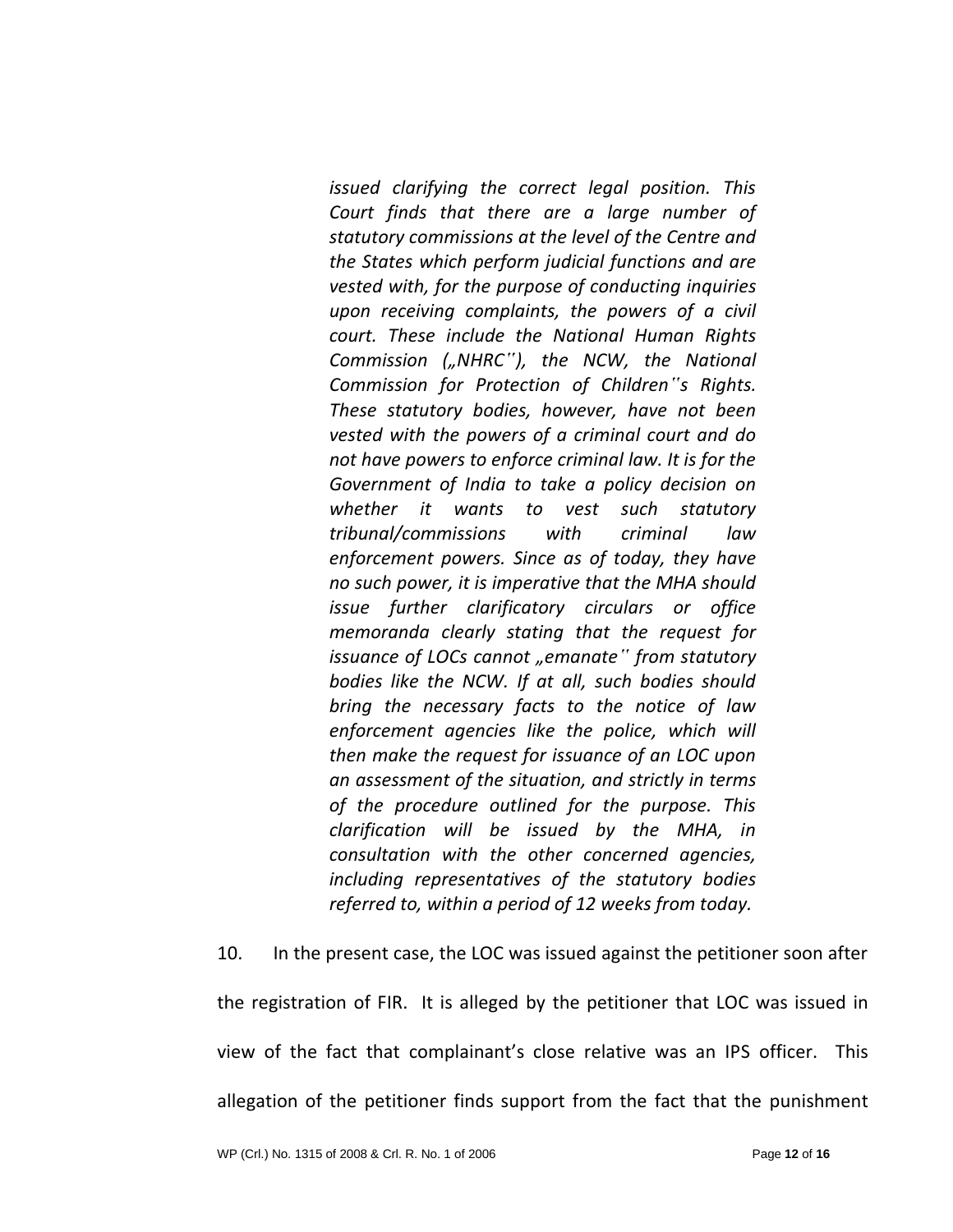stated by the police to Interpol in respect of the offences committed has been deliberately given as 10 years while the prescribed punishment is maximum 3 years imprisonment. The petitioner's description of being 'violent and dangerous' also has been added malafidly, with ulterior motive, in view of the fact that allegations against petitioner were of only of emotional torture. Offence of kidnapping was given as the reasons for issuance of RCN, which on the representation of petitioner was removed. It is apparent that the LOC & RCN were issued for extraneous reasons by an officer who was not authorized. The petitioner has also highlighted the difference in statements made by witnesses on different occasions. Since the matter pertaining to these offences is subjudiced, it will not be appropriate to comment on this aspect but suffice it to say that the action against the petitioner of issuing RCN was uncalled for in view of the fact that neither offence, for which the petitioner is facing trial in India, is an extraditable offence, nor any request for extradition of the petitioner has been made for the last 7 years despite knowing whereabouts of the petitioner. I, therefore, consider it a fit case for quashing the RCN issued against the petitioner at the behest of Delhi Police. The RCN, is therefore, hereby quashed.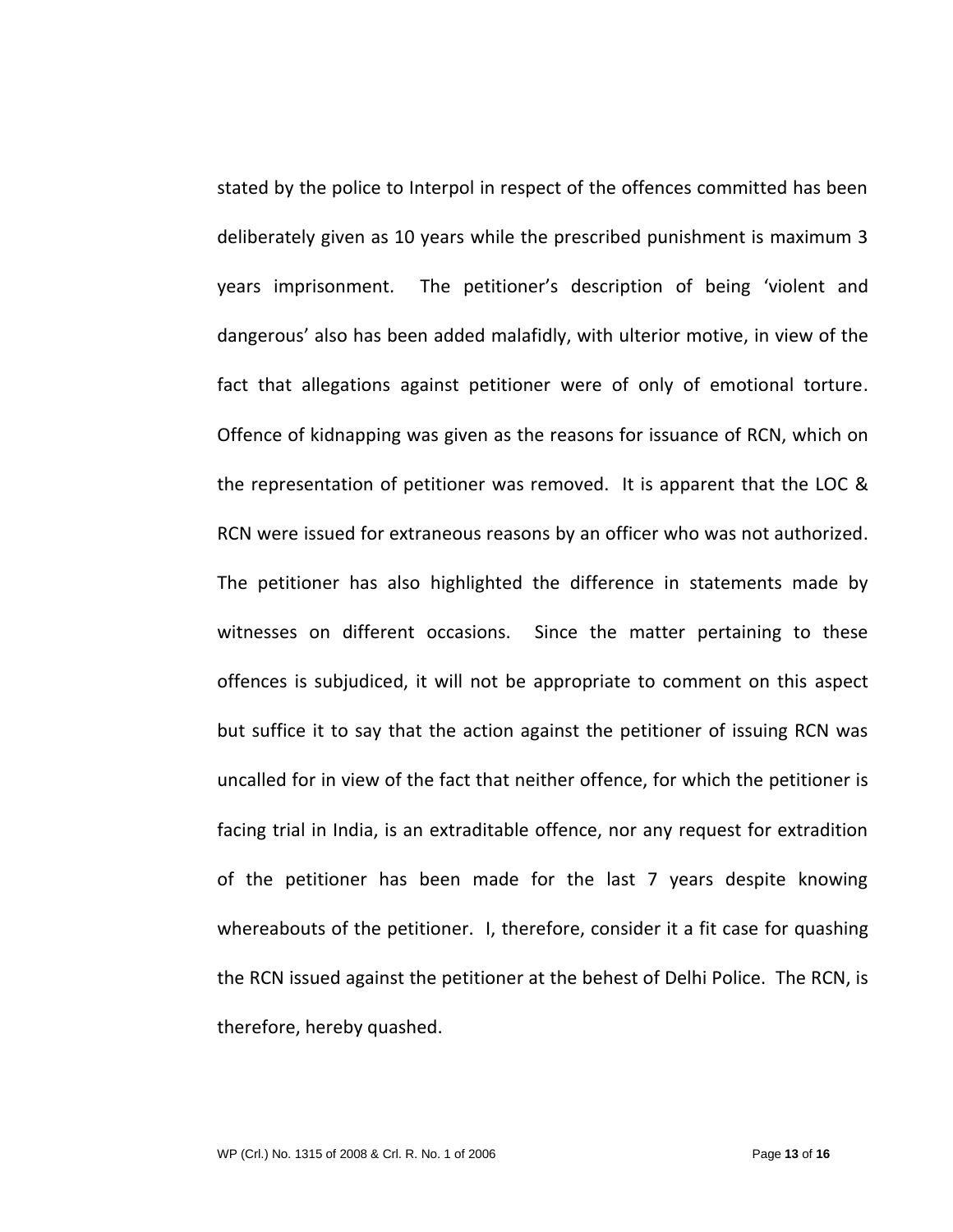11. Look-out-Circular has also been issued against the petitioner as the petitioner is an accused before the Court of M.M. and he has not appeared before the Court of M.M. If the petitioner gives an undertaking before the court for his appearance on a particular date, through his counsel, the Lookout-Circular issued against the petitioner shall be withdrawn within 24 hours of giving undertaking by the petitioner.

The questions raised in the reference are as under:

"A. What are the categories of cases in which the investigating agency can seek recourse of Lookout-Circular and under what circumstances?

B. What procedure is required to be followed by the investigating agency before opening a Lookout-circular?

C. What is the remedy available to the person against whom such Look-out-Circular has been opened?

D. What is the role of the concerned Court when such a case is brought before it and under what circumstances, the subordinate courts can intervene?

The questions are answered as under: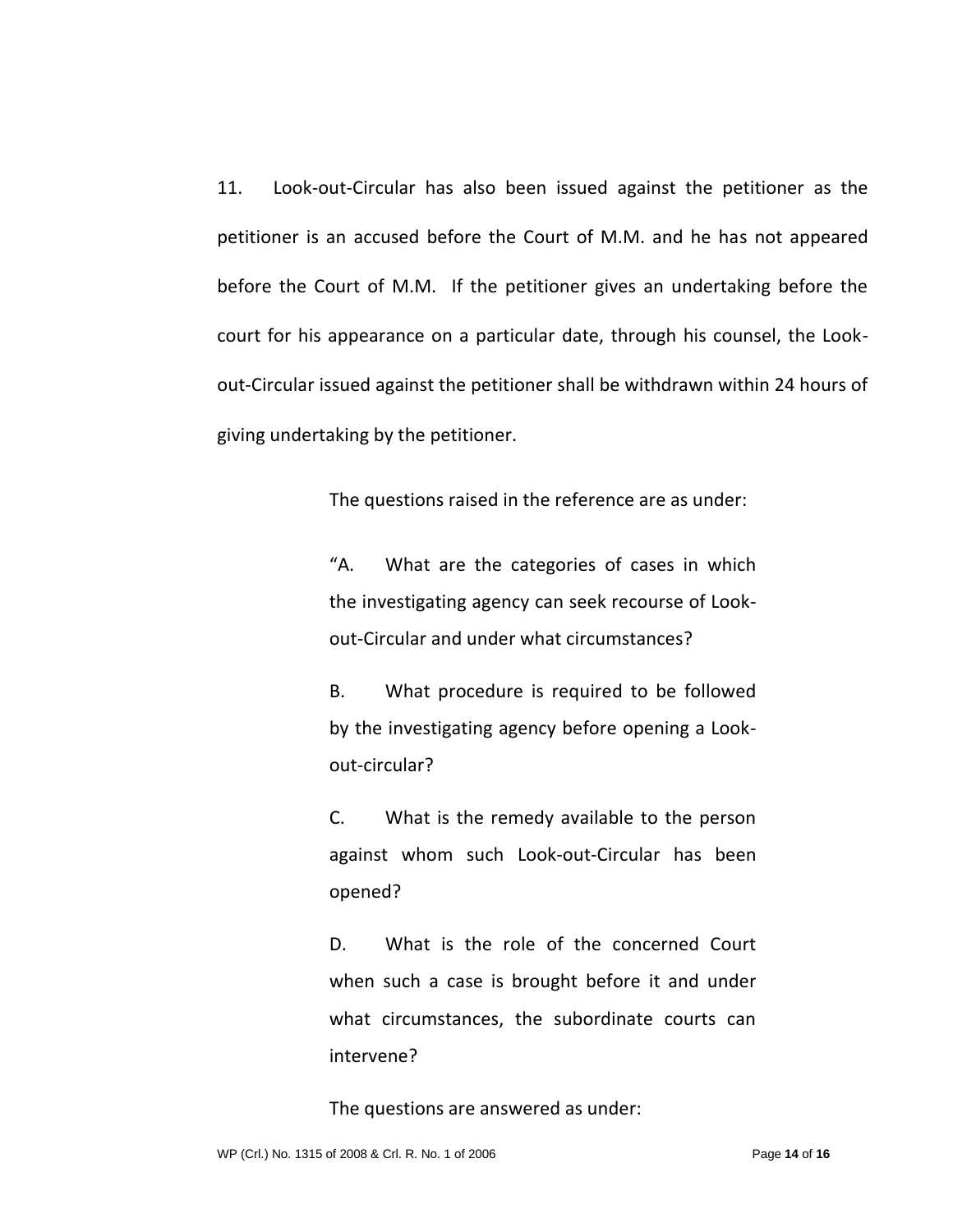A. Recourse to LOC can be taken by investigating agency in cognizable offences under IPC or other penal laws, where the accused was deliberately evading arrest or not appearing in the trial court despite NBWs and other coercive measures and there was likelihood of the accused leaving the country to evade trial/arrest.

B. The Investigating Officer shall make a written request for LOC to the officer as notified by the circular of Ministry of Home Affairs, giving details & reasons for seeking LOC. The competent officer alone shall give directions for opening LOC by passing an order in this respect.

C. The person against whom LOC is issued must join investigation by appearing before I.O. or should surrender before the court concerned or should satisfy the court that LOC was wrongly issued against him. He may also approach the officer who ordered issuance of LOC & explain that LOC was wrongly issued against him. LOC can be withdrawn by the authority that issued and can also be rescinded by the trial court where case is pending or having jurisdiction over concerned police station on an application by the person concerned.